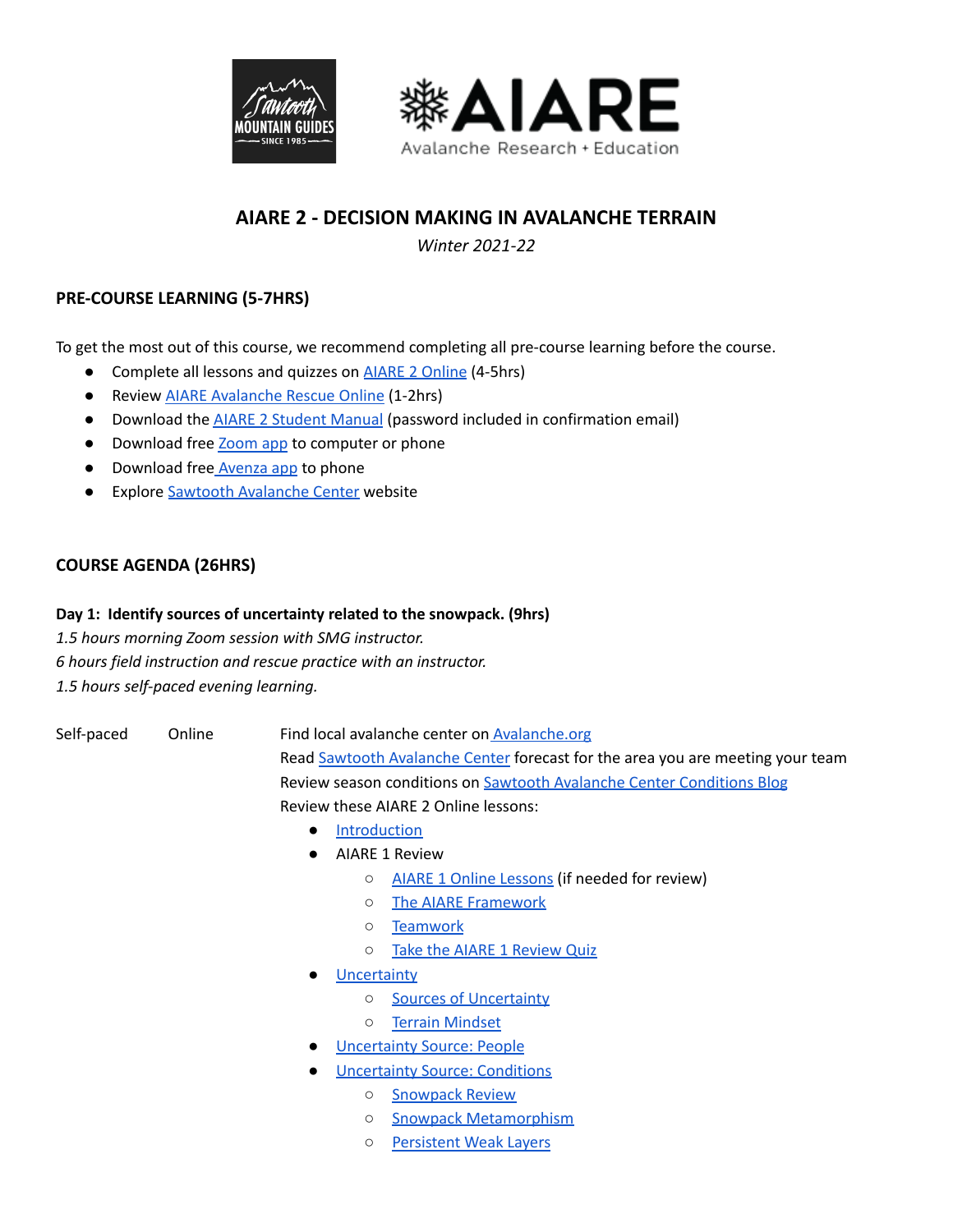|           |             | <b>Avalanche Problems</b><br>О                                                       |
|-----------|-------------|--------------------------------------------------------------------------------------|
|           |             | Why Dig?<br>О                                                                        |
|           |             | <b>Where to Dig?</b><br>О                                                            |
|           |             | What info comes from digging?<br>$\circ$                                             |
|           |             | <b>Uncertainty Source: Terrain</b>                                                   |
|           |             | <b>Planning to Reduce Uncertainty</b><br>$\circ$                                     |
|           |             | <b>Trip Option Catalogs</b><br>$\circ$                                               |
|           |             | Avalanche problems and terrain<br>$\circ$                                            |
|           |             | <b>Building Margins</b><br>O                                                         |
| 0800-0930 | Zoom        | Your instructor will send a Zoom link a few days prior to the course                 |
|           |             | Introductions<br>$\bullet$                                                           |
|           |             | Answer questions about online learning<br>$\bullet$                                  |
|           |             | Review season conditions<br>$\bullet$                                                |
| 0930-1030 |             | Travel to trailhead (Galena Summit, Banner, Park Cr/Stanley Cr, Baker Creek)         |
| 1030-1600 | Teams at TH | Meet at assigned trailhead for full field day                                        |
|           |             | Hand out materials - AIARE Field Notebook, Rescue Card, pencil                       |
|           |             | Gear check: Review equipment list - Due to extended hours outside consider including |
|           |             | lots of layers, extra gloves, hand/toe warmers, extra snacks, thermos/warm           |
|           |             | beverage                                                                             |
|           |             | Field Session: Test snowpack profiles                                                |
|           |             | Snowpack and weather observation techniques                                          |
|           |             | Toolbox approach to investigating snowpack layers                                    |
|           |             | Snowpack tests                                                                       |
|           |             | <b>Ride Safely</b>                                                                   |
| 1600-1630 | Back at TH  | Instructor-led Debrief                                                               |
|           |             | Plan logistics for tomorrow - trailhead, specific equipment, etc.                    |
|           | Evening     | <b>Submit observations to Sawtooth Avalanche Center</b>                              |
|           |             | Document snow profiles in field notebook                                             |
|           |             | Review AIARE 1 Online lessons:                                                       |
|           |             | <b>Uncertainty Source: People</b>                                                    |
|           |             | Day 2: Identify sources of uncertainty related to terrain. (9hrs)                    |
|           |             | 1.5 hours morning Zoom session with SMG instructor.                                  |
|           |             |                                                                                      |

*6 hours field instruction and rescue practice with instructor.*

*1.5 hours self-paced evening homework.*

Self-paced Online Read Sawtooth [Avalanche](https://www.sawtoothavalanche.com/) Center forecast for area you are meeting your team today Review AIARE 2 Online Lessons:

- [Uncertainty](https://sites.google.com/avtraining.org/aiare-2-online/uncertainty-source-terrain?authuser=0) Source: Terrain
	- Planning to Reduce [Uncertainty](https://sites.google.com/avtraining.org/aiare-2-online/uncertainty-source-terrain/planning-to-reduce-uncertainty?authuser=0)
	- Trip Option [Catalogs](https://sites.google.com/avtraining.org/aiare-2-online/uncertainty-source-terrain/trip-option-catalogs?authuser=0)